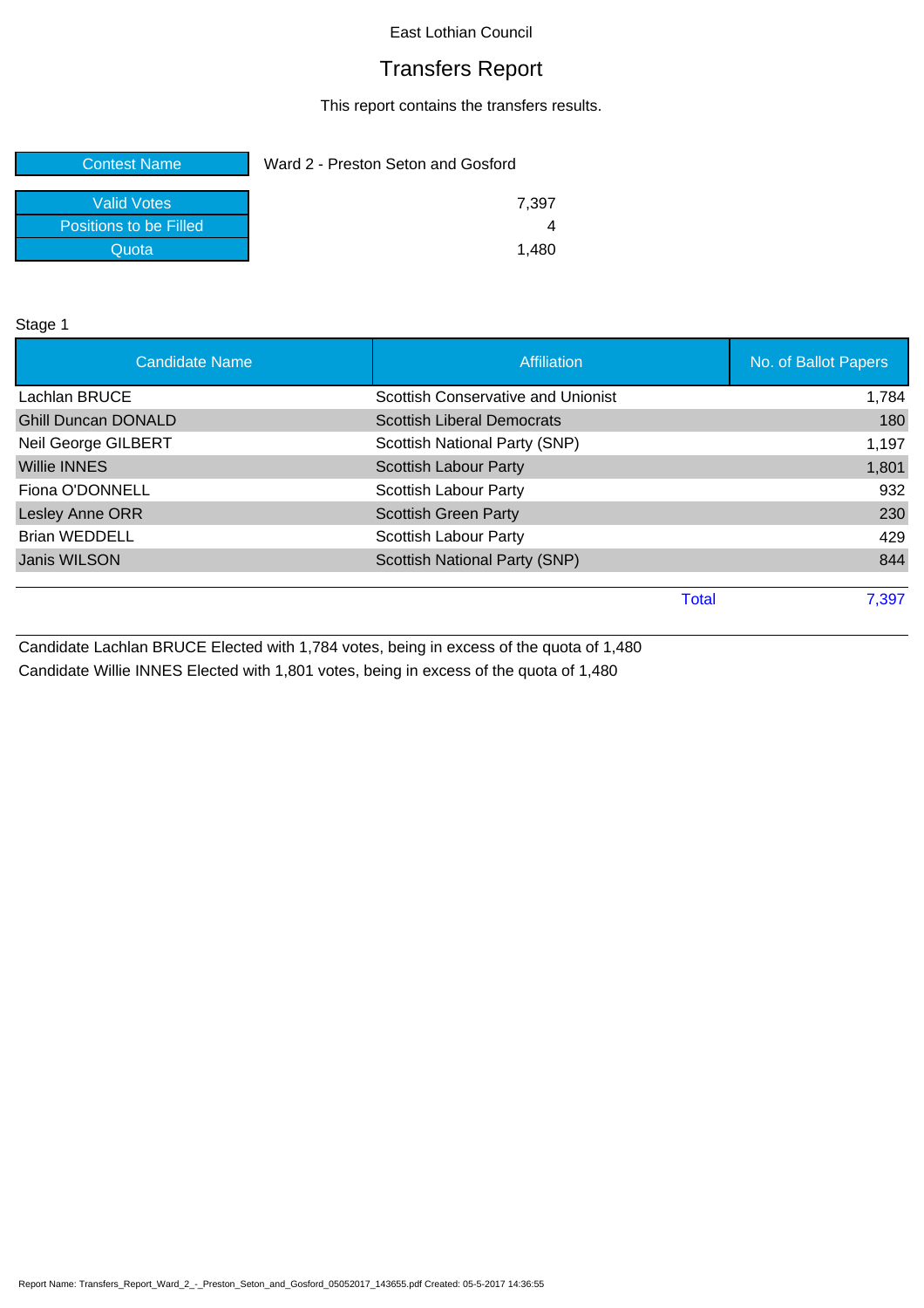# Transfers Report

This report contains the transfers results.

### Stage 2 - Surplus of Willie INNES

| Action                                  | <b>Total No. of Ballot</b><br><b>Papers</b> | <b>Transfer Value</b> | <b>Votes Transferred</b> |
|-----------------------------------------|---------------------------------------------|-----------------------|--------------------------|
| Transfer to Lachlan BRUCE               | 0                                           | 0.00000               | 0.00000                  |
| <b>Transfer to Ghill Duncan DONALD</b>  | 23                                          | 0.17823               | 4.09929                  |
| <b>Transfer to Neil George GILBERT</b>  | 59                                          | 0.17823               | 10.51557                 |
| <b>Transfer to Willie INNES</b>         | $\Omega$                                    | 0.00000               | 0.00000                  |
| Transfer to Fiona O'DONNELL             | 1,299                                       | 0.17823               | 231.52077                |
| <b>Transfer to Lesley Anne ORR</b>      | 25                                          | 0.17823               | 4.45575                  |
| <b>Transfer to Brian WEDDELL</b>        | 233                                         | 0.17823               | 41.52759                 |
| <b>Transfer to Janis WILSON</b>         | 46                                          | 0.17823               | 8.19858                  |
| Value of non-transferable ballot papers |                                             |                       | 20.68245                 |
|                                         | Total                                       |                       | 321.00000                |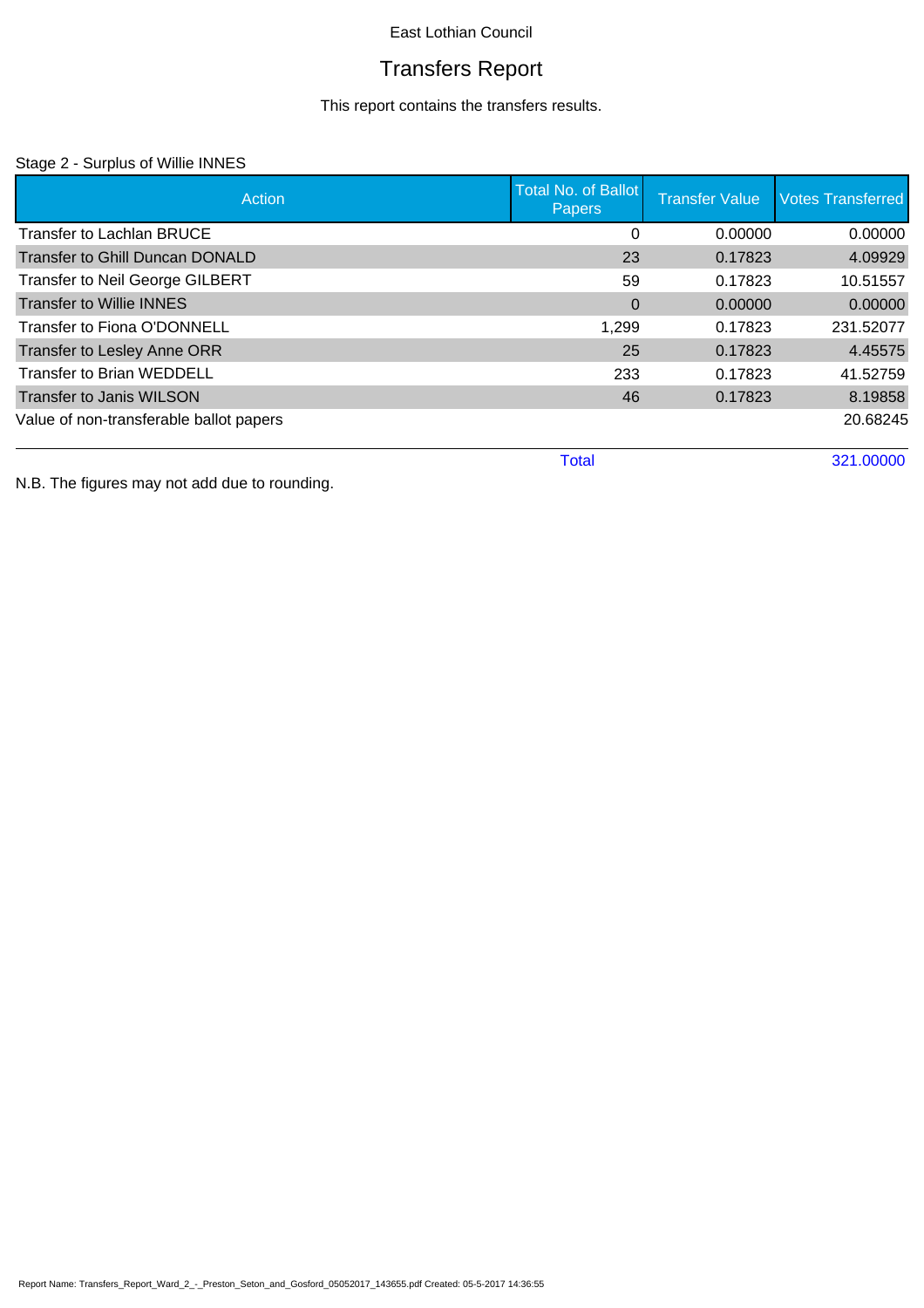# Transfers Report

This report contains the transfers results.

### Stage 3 - Surplus of Lachlan BRUCE

| Action                                  | <b>Total No. of Ballot</b><br>Papers | <b>Transfer Value</b> | <b>Votes Transferred</b> |
|-----------------------------------------|--------------------------------------|-----------------------|--------------------------|
| <b>Transfer to Lachlan BRUCE</b>        | 0                                    | 0.00000               | 0.00000                  |
| Transfer to Ghill Duncan DONALD         | 448                                  | 0.17040               | 76.33920                 |
| <b>Transfer to Neil George GILBERT</b>  | 46                                   | 0.17040               | 7.83840                  |
| <b>Transfer to Willie INNES</b>         | $\Omega$                             | 0.00000               | 0.00000                  |
| Transfer to Fiona O'DONNELL             | 367                                  | 0.17040               | 62.53680                 |
| Transfer to Lesley Anne ORR             | 90                                   | 0.17040               | 15.33600                 |
| <b>Transfer to Brian WEDDELL</b>        | 86                                   | 0.17040               | 14.65440                 |
| <b>Transfer to Janis WILSON</b>         | 13                                   | 0.17040               | 2.21520                  |
| Value of non-transferable ballot papers |                                      |                       | 125.08000                |
|                                         | <b>Total</b>                         |                       | 304.00000                |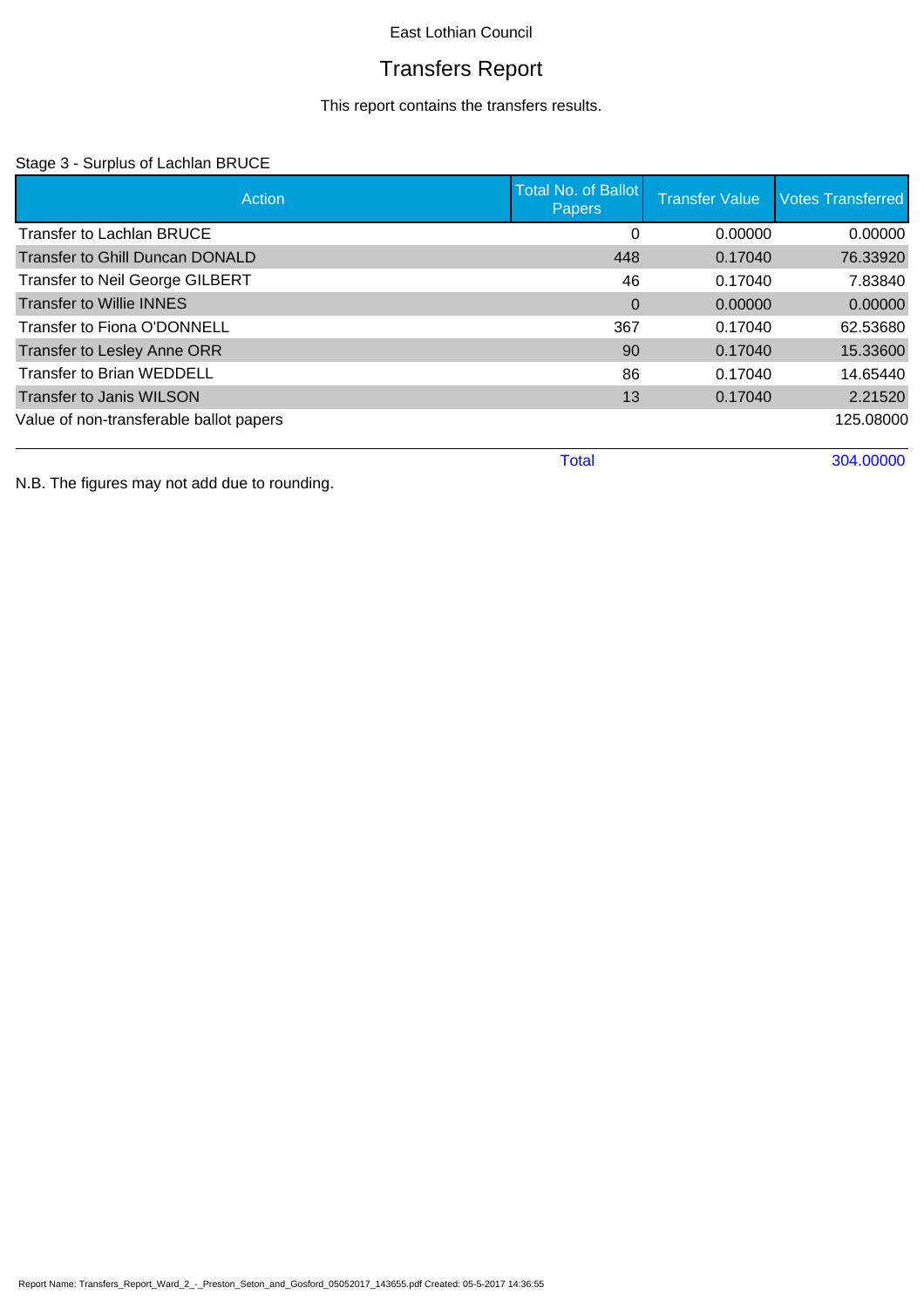# Transfers Report

This report contains the transfers results.

#### Stage 4 - Exclusion of Lesley Anne ORR

| <b>Action</b>                           | <b>Total No. of Ballot</b><br><b>Papers</b> | <b>Transfer Value</b> | <b>Votes Transferred</b> |
|-----------------------------------------|---------------------------------------------|-----------------------|--------------------------|
| <b>Transfer to Lachlan BRUCE</b>        | 0                                           | 0.00000               | 0.00000                  |
| <b>Transfer to Ghill Duncan DONALD</b>  | 34                                          | 0.17040               | 5.79360                  |
| Transfer to Ghill Duncan DONALD         | 2                                           | 0.17823               | 0.35646                  |
| <b>Transfer to Ghill Duncan DONALD</b>  | 33                                          | 1.00000               | 33.00000                 |
| Transfer to Neil George GILBERT         | 3                                           | 0.17040               | 0.51120                  |
| <b>Transfer to Neil George GILBERT</b>  | 3                                           | 0.17823               | 0.53469                  |
| Transfer to Neil George GILBERT         | 44                                          | 1.00000               | 44.00000                 |
| <b>Transfer to Willie INNES</b>         | $\mathbf{0}$                                | 0.00000               | 0.00000                  |
| <b>Transfer to Fiona O'DONNELL</b>      | 3                                           | 0.17040               | 0.51120                  |
| Transfer to Fiona O'DONNELL             | 10                                          | 0.17823               | 1.78230                  |
| Transfer to Fiona O'DONNELL             | 33                                          | 1.00000               | 33.00000                 |
| <b>Transfer to Brian WEDDELL</b>        | 3                                           | 0.17040               | 0.51120                  |
| <b>Transfer to Brian WEDDELL</b>        | 5                                           | 0.17823               | 0.89115                  |
| <b>Transfer to Brian WEDDELL</b>        | 14                                          | 1.00000               | 14.00000                 |
| Transfer to Janis WILSON                |                                             | 0.17040               | 0.17040                  |
| <b>Transfer to Janis WILSON</b>         | $\overline{2}$                              | 0.17823               | 0.35646                  |
| Transfer to Janis WILSON                | 67                                          | 1.00000               | 67.00000                 |
| Value of non-transferable ballot papers |                                             |                       | 47.37309                 |
|                                         | <b>Total</b>                                |                       | 249.79175                |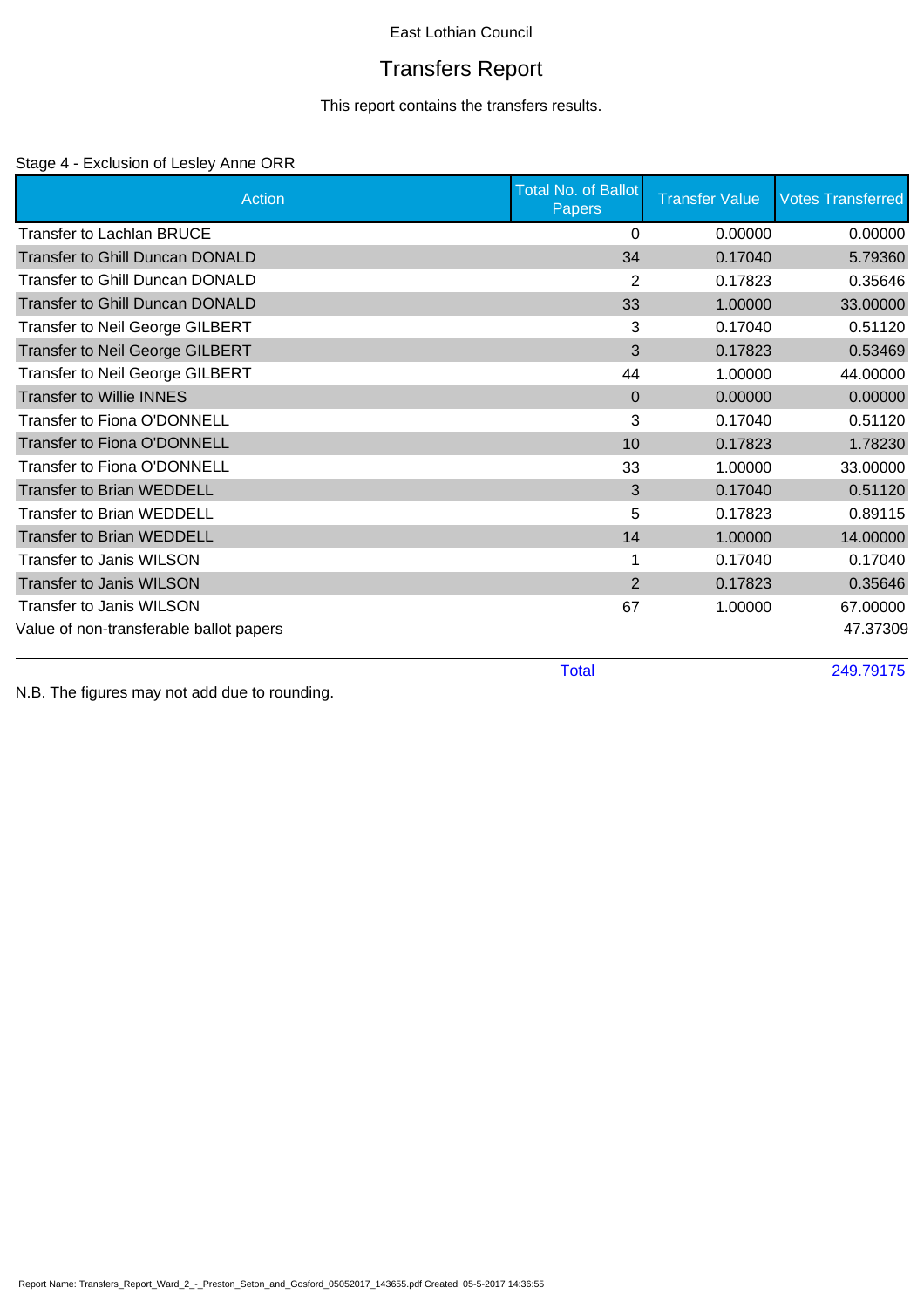# Transfers Report

This report contains the transfers results.

### Stage 5 - Exclusion of Ghill Duncan DONALD

| Action                                  | <b>Total No. of Ballot</b><br><b>Papers</b> | <b>Transfer Value</b> | <b>Votes Transferred</b> |
|-----------------------------------------|---------------------------------------------|-----------------------|--------------------------|
| Transfer to Lachlan BRUCE               | $\Omega$                                    | 0.00000               | 0.00000                  |
| <b>Transfer to Neil George GILBERT</b>  | 18                                          | 0.17040               | 3.06720                  |
| <b>Transfer to Neil George GILBERT</b>  | 2                                           | 0.17823               | 0.35646                  |
| <b>Transfer to Neil George GILBERT</b>  | 24                                          | 1.00000               | 24.00000                 |
| Transfer to Willie INNES                | $\Omega$                                    | 0.00000               | 0.00000                  |
| <b>Transfer to Fiona O'DONNELL</b>      | 150                                         | 0.17040               | 25.56000                 |
| Transfer to Fiona O'DONNELL             |                                             | 0.17823               | 1.24761                  |
| <b>Transfer to Fiona O'DONNELL</b>      | 81                                          | 1.00000               | 81.00000                 |
| Transfer to Lesley Anne ORR             | $\Omega$                                    | 0.00000               | 0.00000                  |
| <b>Transfer to Brian WEDDELL</b>        | 39                                          | 0.17040               | 6.64560                  |
| Transfer to Brian WEDDELL               |                                             | 0.17823               | 0.17823                  |
| <b>Transfer to Brian WEDDELL</b>        | 13                                          | 1.00000               | 13.00000                 |
| Transfer to Janis WILSON                | 5                                           | 0.17040               | 0.85200                  |
| <b>Transfer to Janis WILSON</b>         | 13                                          | 1.00000               | 13.00000                 |
| Value of non-transferable ballot papers |                                             |                       | 130.68145                |
|                                         | <b>Total</b>                                |                       | 299.58855                |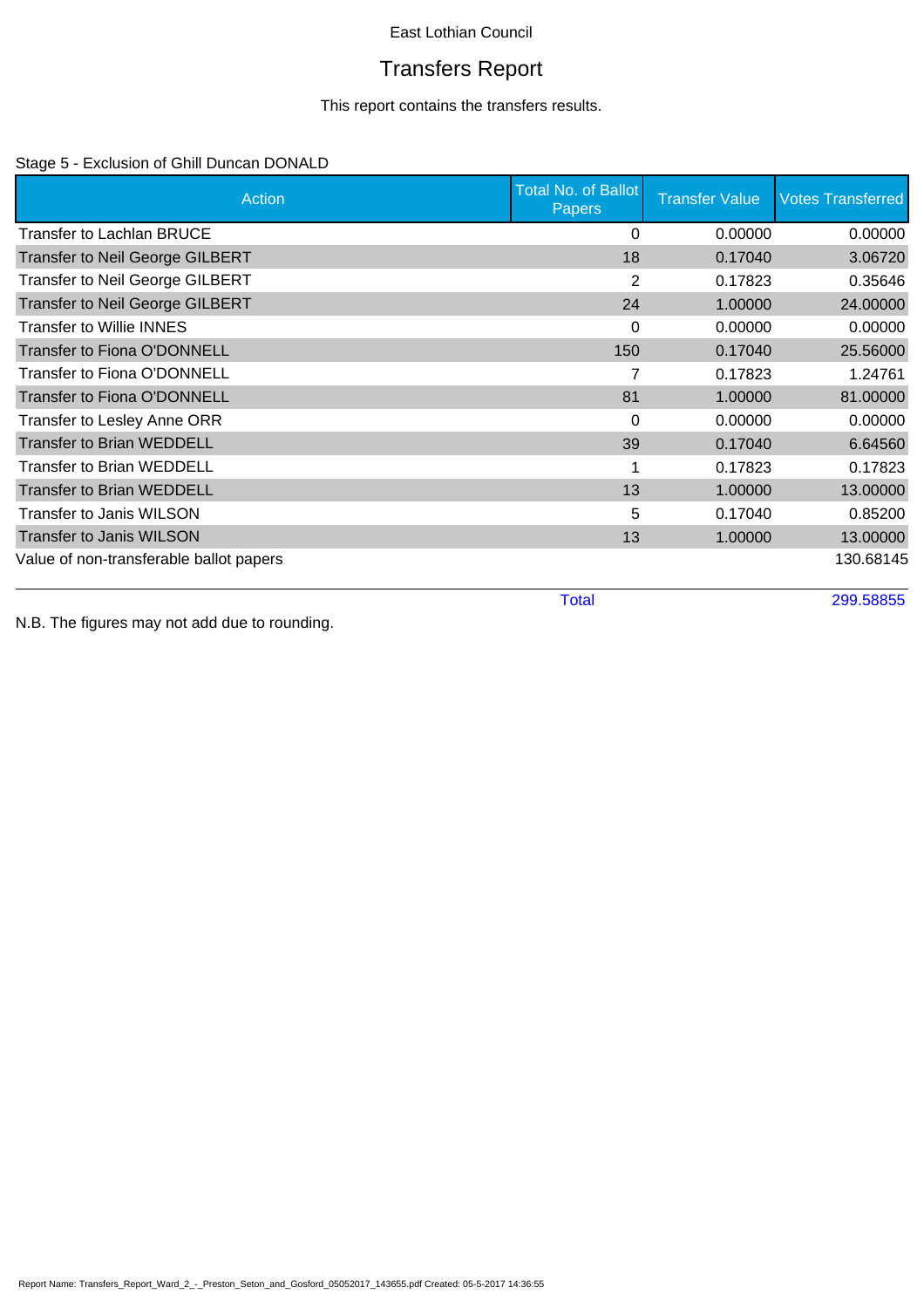# Transfers Report

This report contains the transfers results.

### Stage 6 - Exclusion of Brian WEDDELL

| Action                                  | <b>Total No. of Ballot</b><br><b>Papers</b> | <b>Transfer Value</b>     | <b>Votes Transferred</b> |
|-----------------------------------------|---------------------------------------------|---------------------------|--------------------------|
| <b>Transfer to Lachlan BRUCE</b>        |                                             | 0.00000<br>0              | 0.00000                  |
| Transfer to Ghill Duncan DONALD         |                                             | 0.00000<br>$\Omega$       | 0.00000                  |
| <b>Transfer to Neil George GILBERT</b>  |                                             | 5<br>0.17823              | 0.89115                  |
| <b>Transfer to Neil George GILBERT</b>  |                                             | 5<br>1.00000              | 5.00000                  |
| <b>Transfer to Willie INNES</b>         |                                             | $\Omega$<br>0.00000       | 0.00000                  |
| Transfer to Fiona O'DONNELL             | 59                                          | 0.17040                   | 10.05360                 |
| Transfer to Fiona O'DONNELL             | 191                                         | 0.17823                   | 34.04193                 |
| <b>Transfer to Fiona O'DONNELL</b>      | 405                                         | 1.00000                   | 405.00000                |
| Transfer to Lesley Anne ORR             |                                             | 0.00000<br>0              | 0.00000                  |
| <b>Transfer to Janis WILSON</b>         |                                             | $\overline{2}$<br>0.17040 | 0.34080                  |
| Transfer to Janis WILSON                |                                             | 7<br>0.17823              | 1.24761                  |
| <b>Transfer to Janis WILSON</b>         | 14                                          | 1.00000                   | 14.00000                 |
| Value of non-transferable ballot papers |                                             |                           | 49.83308                 |
|                                         | <b>Total</b>                                |                           | 520.40817                |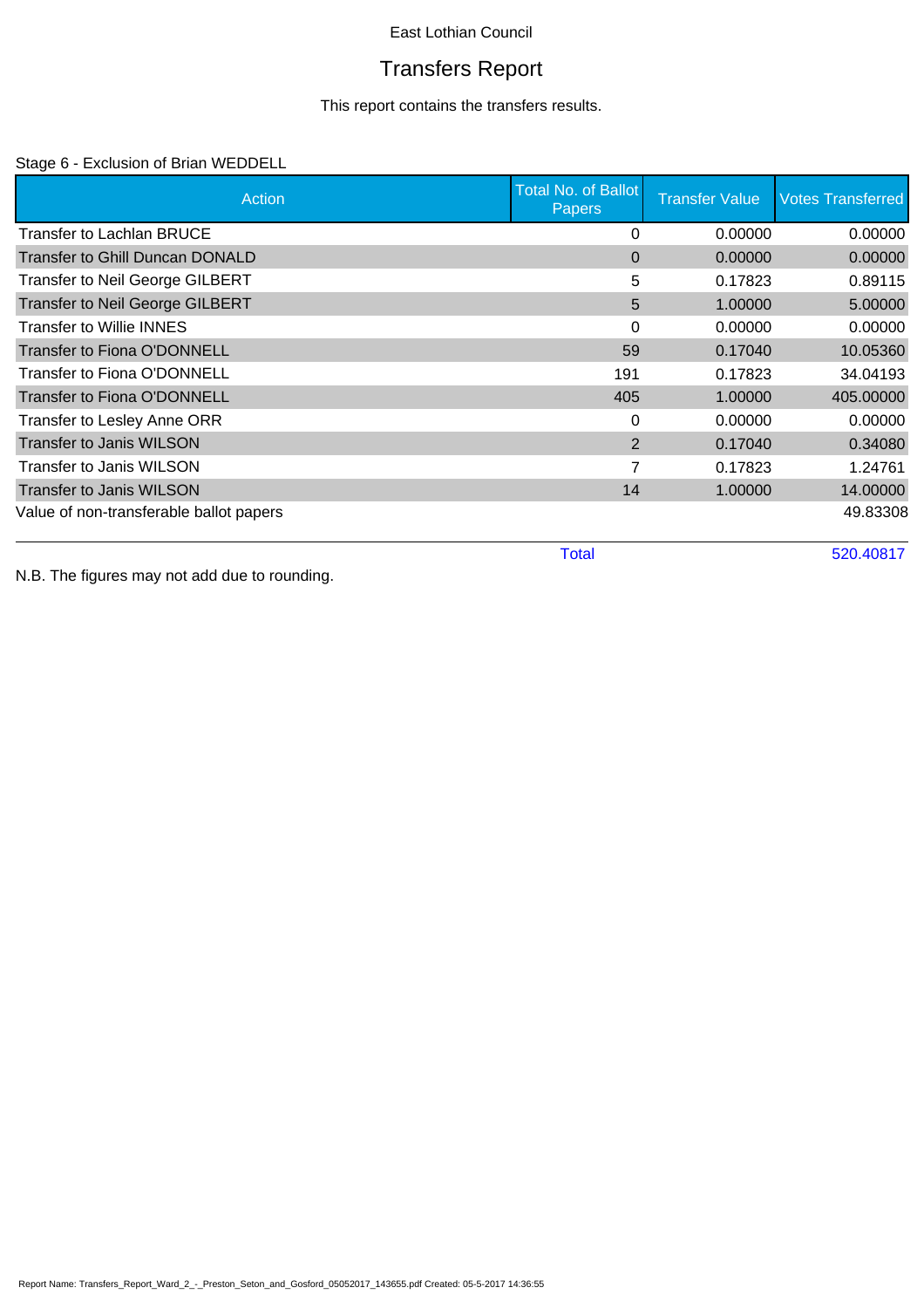# Transfers Report

This report contains the transfers results.

### Stage 7 - Surplus of Fiona O'DONNELL

| Action                                  | <b>Total No. of Ballot</b><br><b>Papers</b> | <b>Transfer Value</b> | <b>Votes Transferred</b> |
|-----------------------------------------|---------------------------------------------|-----------------------|--------------------------|
| Transfer to Lachlan BRUCE               | 0                                           | 0.00000               | 0.00000                  |
| <b>Transfer to Ghill Duncan DONALD</b>  | $\Omega$                                    | 0.00000               | 0.00000                  |
| <b>Transfer to Neil George GILBERT</b>  | 66                                          | 0.03169               | 2.09154                  |
| <b>Transfer to Neil George GILBERT</b>  | 61                                          | 0.03315               | 2.02215                  |
| <b>Transfer to Neil George GILBERT</b>  | 129                                         | 0.18603               | 23.99787                 |
| <b>Transfer to Willie INNES</b>         | $\Omega$                                    | 0.00000               | 0.00000                  |
| Transfer to Fiona O'DONNELL             | 0                                           | 0.00000               | 0.00000                  |
| Transfer to Lesley Anne ORR             | $\Omega$                                    | 0.00000               | 0.00000                  |
| <b>Transfer to Brian WEDDELL</b>        | $\Omega$                                    | 0.00000               | 0.00000                  |
| <b>Transfer to Janis WILSON</b>         | 42                                          | 0.03169               | 1.33098                  |
| Transfer to Janis WILSON                | 79                                          | 0.03315               | 2.61885                  |
| <b>Transfer to Janis WILSON</b>         | 107                                         | 0.18603               | 19.90521                 |
| Value of non-transferable ballot papers |                                             |                       | 286.28761                |
|                                         | <b>Total</b>                                |                       | 338.25421                |